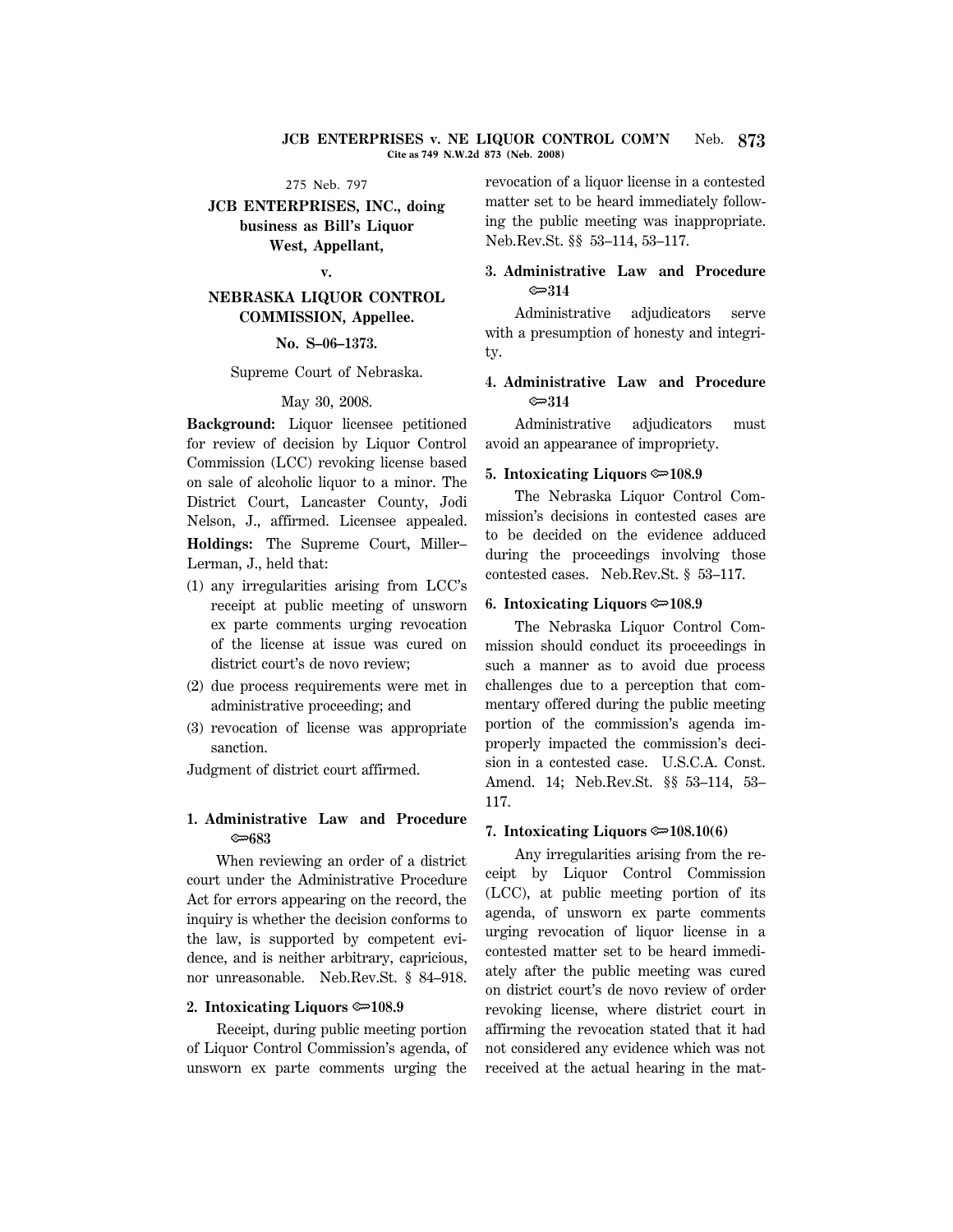ter that took place before the LCC. Neb. Rev.St. §§ 53–114, 53–117.

### **8. Intoxicating Liquors**  $\approx 108.10(8)$

When the district court conducts its review of a final decision of the Nebraska Liquor Control Commission, it is required to make independent factual determinations.

#### **9. Intoxicating Liquors**  $\approx 108.10(7)$

In its proceedings for review of a final decision of the Nebraska Liquor Control Commission, the district court shall conduct the review de novo on the record of the agency.

### 10. Constitutional Law  $\approx 4289$

## **Intoxicating Liquors**  $\approx 108.2$ **, 108.9**

Due process requirements were met in contested case proceeding before Liquor Control Commission that resulted in revocation of liquor license; licensee was notified that it had been charged with selling alcohol to a minor and that a hearing would be held to determine if its license should be suspended, canceled, or revoked, and neither the evidence presented at hearing nor the revocation order indicated, as asserted by licensee, that licensee's character and reputation were at issue. U.S.C.A. Const.Amend. 14; Neb.Admin.R. & Regs. tit. 237, ch. 6, § 019.01A.

#### **11. Constitutional Law**  $\approx 3879$

Central meaning of ''procedural due process'' is that parties whose rights are to be affected are entitled to be heard, and, in order that they may enjoy that right, they must first be notified. U.S.C.A. Const. Amend. 14.

 See publication Words and Phrases for other judicial constructions and definitions.

### **12. Constitutional Law**  $\approx 4027$

Due process requires that an administrative adjudication be preceded by notice and an opportunity for the agency hearing. U.S.C.A. Const.Amend. 14.

### 13. Intoxicating Liquors  $\mathfrak{S}106(1)$

The Nebraska Liquor Control Commission has broad discretion in deciding whether licenses should be suspended or revoked upon violations of the liquor law. Neb.Rev.St. §§ 53–1,104(3)(a), 53–117.08.

# **14. Intoxicating Liquors**  $\approx 108.9$

The Nebraska Liquor Control Act and the Nebraska Liquor Control Commission's rules and regulations give the commission discretion in the imposition of penalties for violations of the statute and rules. Neb.Rev.St. §§ 53–1,104(3)(a), 53– 117.08; Neb.Admin.R. & Regs. tit. 237, ch. 6, § 019.01A.

# **15. Intoxicating Liquors**  $\mathcal{D}(1)$

Exercise by Liquor Control Commission (LCC) of its authority to suspend a license under statutory provision permitting a graduated scheme of penalties is optional and does not serve as a limitation on the broader discretion otherwise granted to LCC to suspend, cancel, or revoke a licensee's license for a violation of Liquor Control Act. Neb.Rev.St. §§ 53– 1,104(3)(a), 53–117.08.

#### **16. Evidence**  $\approx 48$

Supreme Court would decline, in reviewing liquor licensee's argument that revocation of its license by Liquor Control Commission was not the appropriate penalty, to take judicial notice of a ''Violations/Penalty Schedule'' prepared by LCC which was not part of LCC's rules or regulations and was not included in the record on appeal; while a version of the ''Violations/Penalty Schedule'' was available on LCC's Web site, Supreme Court had no method by which to determine the accuracy of matters located on the Web site or, more particularly, to verify the contents of the version of the schedule that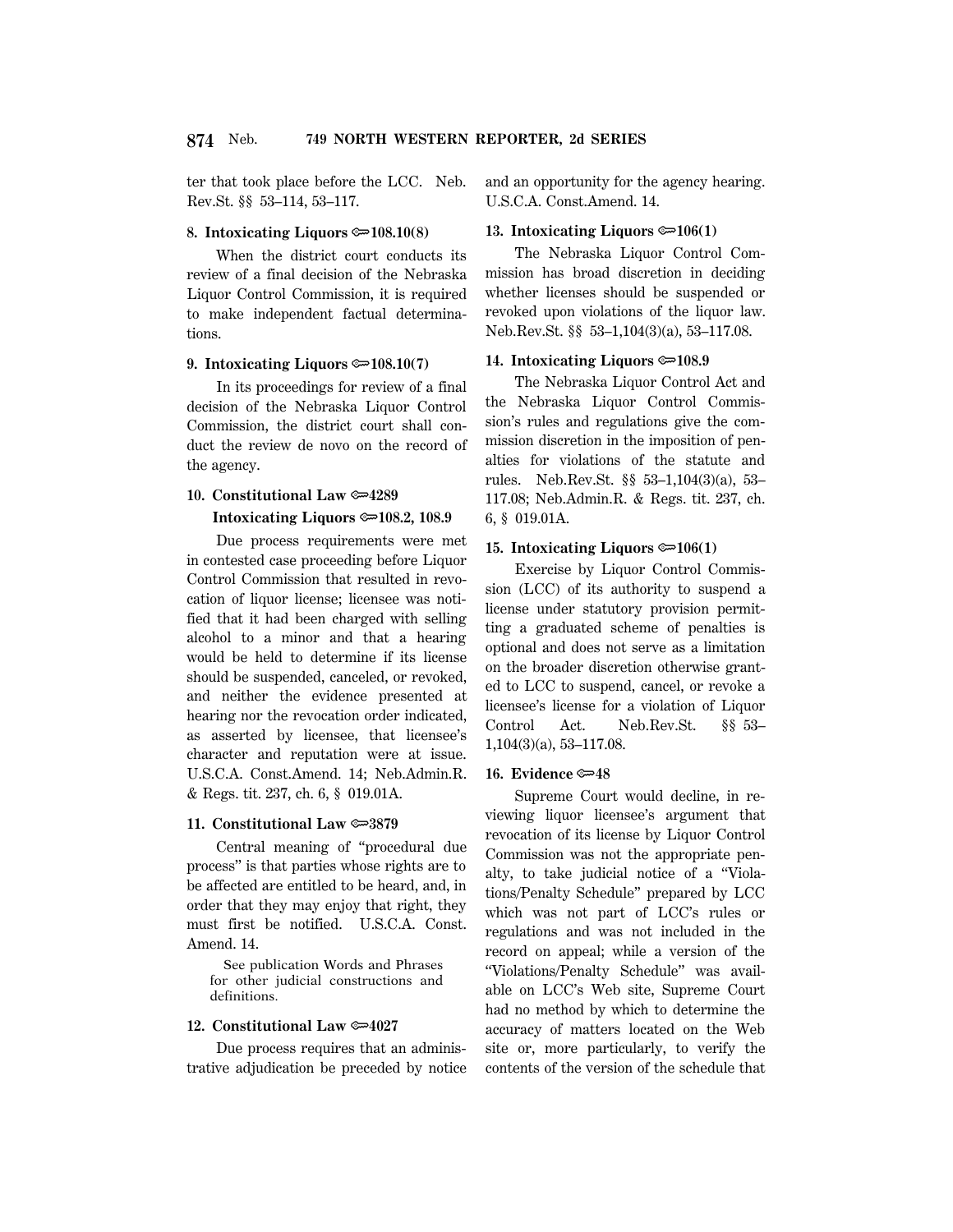may have been in effect during the time relevant to the matters on appeal. Neb. Rev.St. § 84–906.05.

### **17. Appeal and Error**  $\mathcal{F}$ **497(1)**

It is incumbent on the party appealing to present a record that supports the errors assigned; absent such a record, as a general rule, the decision of the lower court as to those errors will be affirmed.

# **18. Intoxicating Liquors**  $\mathcal{D}(4)$

Revocation of liquor license was appropriate sanction for selling alcoholic liquor to a minor; licensee had at some point in the past seen an unspecified Canadian identification presented by that minor that served as poor foundation for establishing his age and had on that basis sold liquor to the minor on ten to 20 occasions, licensee did not check minor for proof of age on date of charged violation, and licensee failed a compliance check and admitted to the charged violation. Neb.Rev.St. §§ 53– 1,104(3)(a), 53–117.08, 53–180; Neb.Admin.R. & Regs. tit. 237, ch. 6, § 019.01A.

# *Syllabus by the Court*

S7971. **Administrative Law: Judgments: Appeal and Error.** A judgment or final order rendered by a district court in a judicial review pursuant to the Administrative Procedure Act may be reversed, vacated, or modified by an appellate court for errors appearing on the record.

2. **Administrative Law: Judgments: Appeal and Error.** When reviewing an order of a district court under the Administrative Procedure Act for errors appearing on the record, the inquiry is whether the decision conforms to the law, is supported by competent evidence, and is neither arbitrary, capricious, nor unreasonable.

3. **Administrative Law: Presumptions.** Administrative adjudicators serve with a presumption of honesty and integrity.

4. **Administrative Law.** Administrative adjudicators must avoid an appearance of impropriety.

5. **Administrative Law: Liquor Licenses: Evidence.** The Nebraska Liquor Control Commission's decisions in contested cases are to be decided on the evidence adduced during the proceedings involving those contested cases.

6. **Administrative Law: Liquor Licenses: Public Meetings: Due Process.** The Nebraska Liquor Control Commission should conduct its proceedings in such a  $\frac{1}{798}$ manner as to avoid due process challenges due to a perception that commentary offered during the public meeting portion of the commission's agenda improperly impacted the commission's decision in a contested case.

7. **Administrative Law: Liquor Licenses: Appeal and Error.** When the district court conducts its review of a final decision of the Nebraska Liquor Control Commission, it is required to make independent factual determinations.

8. **Administrative Law: Liquor Licenses: Appeal and Error.** In its proceedings for review of a final decision of the Nebraska Liquor Control Commission, the district court shall conduct the review de novo on the record of the agency.

9. **Due Process: Notice: Words and Phrases.** The central meaning of procedural due process is that parties whose rights are to be affected are entitled to be heard, and, in order that they may enjoy that right, they must first be notified.

10. **Administrative Law: Due Process: Notice.** Due process requires that an administrative adjudication be preceded by notice and an opportunity for the agency hearing.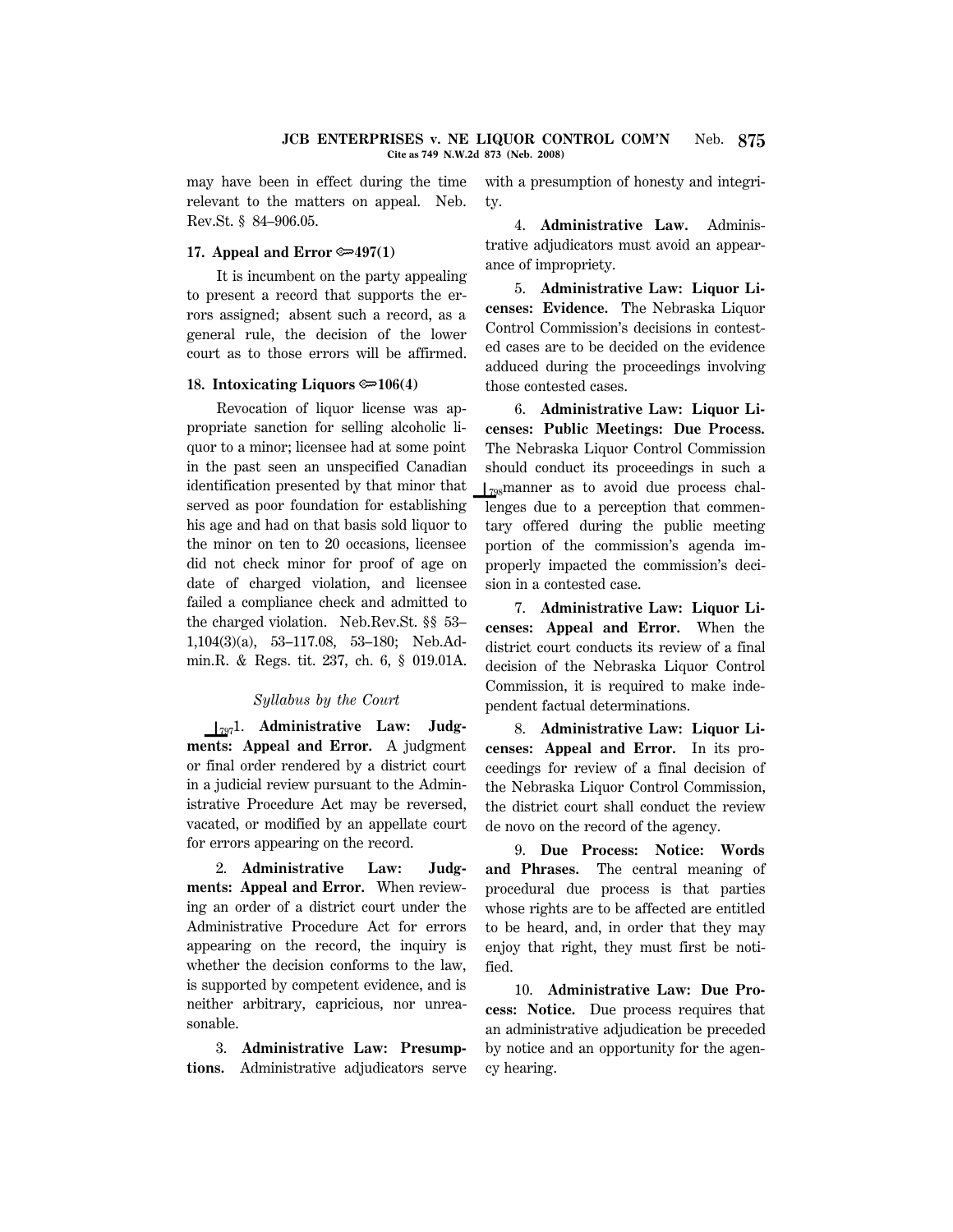11. **Administrative Law: Liquor Licenses: Revocation.** The Nebraska Liquor Control Commission has broad discretion in deciding whether licenses should be suspended or revoked upon violations of the liquor law.

12. **Administrative Law: Liquor Licenses: Statutes.** The Nebraska Liquor Control Act and the Nebraska Liquor Control Commission's rules and regulations give the commission discretion in the imposition of penalties for violations of the act and rules.

13. **Statutes: Presumptions: Words and Phrases.** When ''may'' is used in a statute, permissive or discretionary action is presumed.

14. **Records: Appeal and Error.** It is incumbent on the party appealing to present a record that supports the errors assigned; absent such a record, as a general rule, the decision of the lower court as to those errors will be affirmed.

Daniel L. Lindstrom and Justin R. Herrmann, of Jacobsen, Orr, Nelson, Wright & Lindstrom, P.C., Kearney, for appellant.

Jon Bruning, Attorney General, and Milissa Johnson–Wiles, Lincoln, for appellee.

HEAVICAN, C.J., WRIGHT, CONNOLLY, STEPHAN, McCORMACK, and MILLER–LERMAN, JJ.

### MILLER–LERMAN, J.

# NATURE OF CASE

JCB Enterprises, Inc. (JCB), appeals from the decision of the district court for Lancaster County that affirmed the decision of the Nebraska Liquor Control Commission (Commission) that  $\frac{1}{799}$ had revoked the liquor license of JCB, doing business as Bill's Liquor West (Bill's). The Commission had determined that JCB had vio-

lated Neb.Rev.Stat. § 53–180 (Reissue 2004) and 237 Neb. Admin. Code, ch. 6, § 019.01A (1994), of the rules and regulations of the Commission by selling alcoholic liquor to a minor. Because competent evidence supports the decision of the district court, and the decision is neither arbitrary, capricious, nor unreasonable, we affirm.

#### FACTS

There is essentially no dispute with regard to the facts relevant to our decision in this appeal. JCB was the holder of a Class D liquor license for the operation of Bill's, a liquor store in Kearney, Nebraska. On the evening of February 5, 2005, a sales clerk at Bill's sold alcoholic liquor consisting of a bottle of Jim Beam whiskey, a 30–pack of Busch Light beer, and a 30–pack of Miller High Life Light beer to T.B. At the time of the sale, T.B. was 18 years of age, and the clerk did not ask for identification. The clerk estimated that T.B. had purchased alcohol from Bill's approximately 10 to 20 times prior to February 5 and that on three or four prior occasions, T.B. had shown the clerk a Canadian identification card that indicated a date of birth that would make the bearer at least 21 years of age. The record does not specify the nature of the Canadian identification. There is some evidence that T.B. also presented his brother's driver's license to purchase alcohol at some point in the past. There is no suggestion that T.B. represented in any other form of writing that he was age 21 or older.

During the early morning of February 6, 2005, T.B. was killed while riding in the rear passenger side of a 1998 Volkswagen Jetta driven by K.W. At the time of the accident, K.W. was also 18 years of age. The record reflects that K.W. had been drinking Jim Beam whiskey prior to the accident, and officers investigating the ac-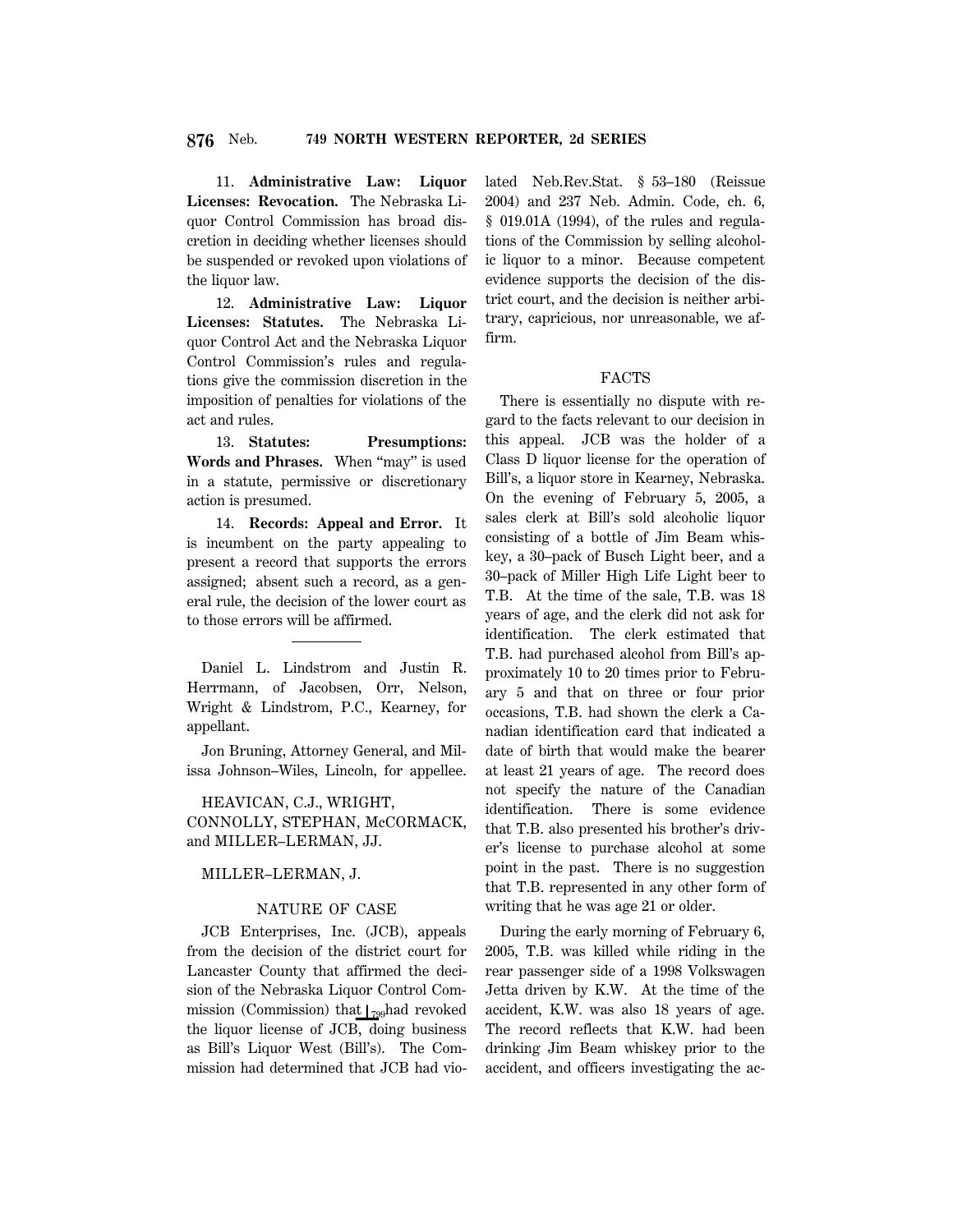#### **JCB ENTERPRISES v. NE LIQUOR CONTROL COM'N** Neb. **877 Cite as 749 N.W.2d 873 (Neb. 2008)**

cident reported finding nine unopened cans of Miller High Life beer in the car at the accident scene. Following the accident, K.W. was given a breath test indicating an alcohol level of .211. According to the record, the Jetta was traveling approximately 75 miles per hour in a residential area when it collided with a parked pickup truck. The Jetta was extensively  $\log_{100}$ damaged in the collision, including significant metal tearing and exposure of the rear passenger side. T.B. died from blunt force trauma to his head, neck, and trunk.

In May 2005, Bill's failed a compliance check and admitted to this violation of selling liquor to a minor. Bill's had a previous violation in 1997.

In a certified letter dated August 8, 2005, the Commission notified JCB that the Commission was charging it with violating § 53–180 and 237 Neb. Admin. Code, ch. 6, § 019.01A, as a result of the February 2005 incident. Section 53–180 provides that " $[n]$ o person shall sell  $\ldots$  or permit the sale  $\ldots$  of any alcoholic liquors, to or for any minor ..." Section 019.01A states that "[n]o  $\ldots$  employees of any licensee shall sell any alcoholic liquors to any person who is a minor $\ldots$ .

JCB denied the charges, and a contested hearing was held before the Commission on October 19, 2005. Four witnesses testified at the hearing, and seven exhibits were received into evidence, including approximately 50 pages from the police investigation of the accident. Proof of the two prior violations was included in this evidence.

In an order dated November 4, 2005, the Commission found that on February 5, 2005, Bill's sold alcoholic liquor to a person under the age of 21, which the Nebraska Liquor Control Act defines as a "minor." See Neb.Rev.Stat. § 53-103(22) (Supp.2007). The Commission found that at the time of this sale, T.B. was not asked to show proof of identification of age. The Commission found that T.B. had ''on multiple occasions previously purchased alcoholic liquor from [Bill's]." Finally, the Commission determined that there was no evidence that the ''Alberta, Canada'' identification constituted valid proof of identification of age under Nebraska law. The Commission determined that these facts demonstrated that JCB was ''unable to comply with the requirements of the Nebraska Liquor Control Act,'' and the Commission ordered that the liquor license of ''JCB Enterprises Inc dba 'Bill's Liquor West'" be revoked.

JCB filed a motion for rehearing before the Commission. JCB effectively raised two arguments in its motion. First, JCB noted that immediately prior to its contested hearing, which had commenced at 9:58 a.m., the Commission had held a public  $\log$  1<sub>801</sub> meeting that had commenced at 9 a.m. During the public meeting, Diane Riibe, the executive director of an advocacy group, addressed the Commission and made unsworn comments seeking the revocation of JCB's liquor license. Specifically, in her comments, Riibe urged the Commission to revoke JCB's liquor license because Bill's had sold liquor to T.B., a minor, on February 5, 2005, and because T.B. had ''paid a price that far exceeds any that will be imposed today on'' JCB. JCB argued on rehearing that Riibe's comments were unsworn ex parte comments that had been improperly considered by the Commission when it reached its decision to revoke the license of JCB.

For its second argument, JCB claimed that the Commission's decision to revoke the license of JCB was inappropriate and too severe. In support of this argument, JCB offered the affidavit of Hobert Rupe, the executive director of the Commission. In his affidavit, Rupe stated that there were a total of 1,057 "Sale to Minor Con-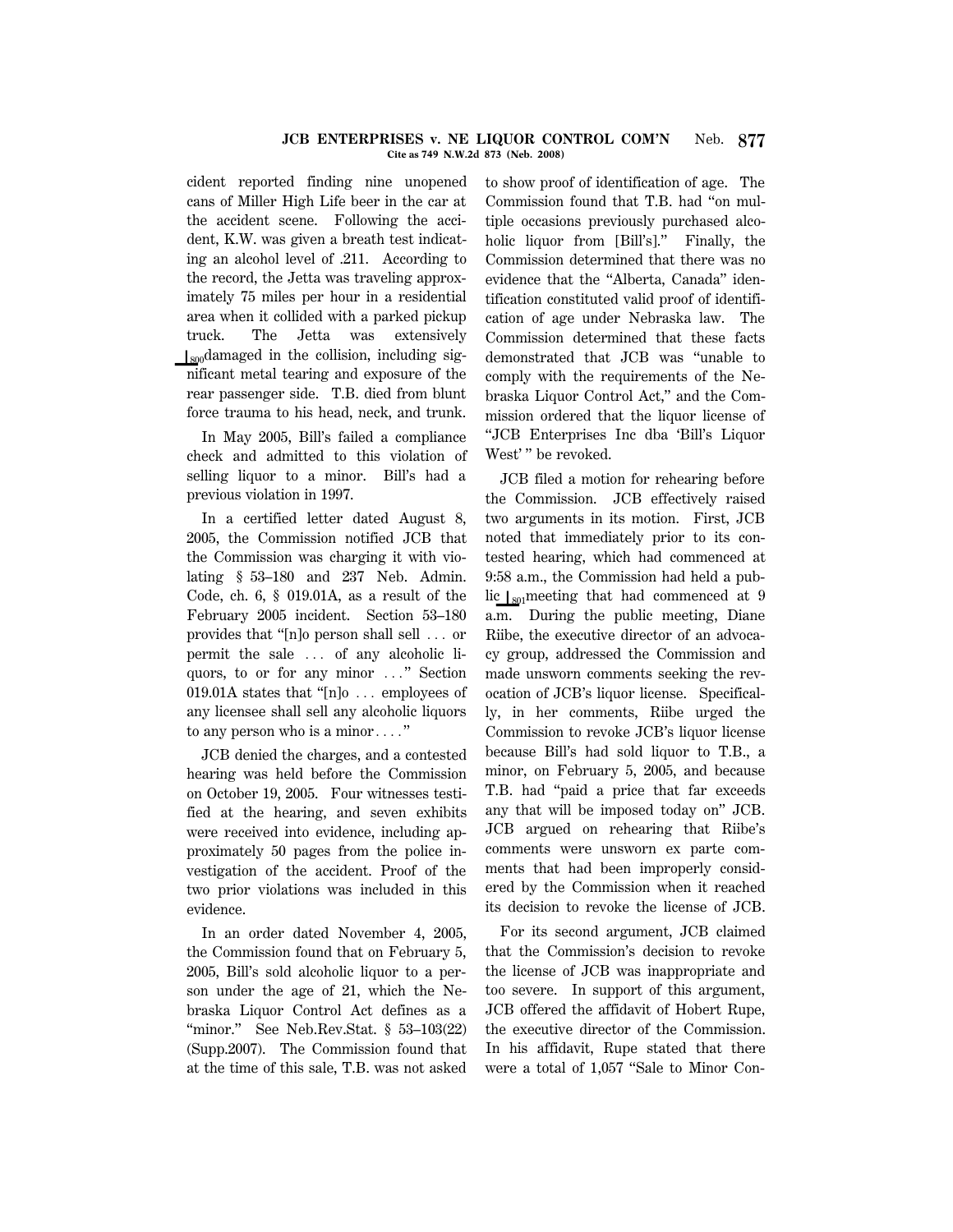victions'' of licensees in the time period from 2001 through 2005 and that during that time period, the Commission had imposed revocation as a penalty twice, including the revocation of JCB's license in the instant case.

On January 26, 2006, the Commission overruled JCB's motion for rehearing and again ordered JCB's liquor license revoked.

On February 23, 2006, JCB filed a petition for review with the district court. In its petition, JCB effectively raised two arguments. First, JCB claimed that in reaching its decision, the Commission had improperly considered Riibe's unsworn ex parte comments made during the public meeting portion of the agenda prior to the contested hearing in this matter. Second, JCB claimed that the revocation of its liquor license was an inappropriate penalty.

On September 27, 2006, a hearing was held on JCB's petition. The district court received into evidence the transcript and the bill of exceptions from the Commission hearing. At JCB's request, the district court also agreed to take judicial notice of the Commission's rules and regulations.

On November 2, 2006, the district court filed its order affirming the revocation order of the Commission. With regard to Riibe's ex parte comments, the district court stated that

 $\log$ there [was] no evidence that anything outside the evidence adduced at the hearing was relied upon  $\ldots$  by the Commission. Further, in this court's de novo review of this case, this court specifically has not considered any evidence which was not received at the actual hearing in this matter which took place before the Commission....

As for the appropriateness of the revocation order, the district court determined that

the evidence is undisputed that [T.B.], an 18–year–old with a date of birth of January 17, 1987, went into Bill's  $\ldots$  on February 5, 2005 and was allowed to purchase a 12–pack [sic] of beer, an 18– pack [sic] of beer, and a bottle of whiskey without showing or being asked for any identification by the employee who sold to him.

The district court also determined that although the Nebraska Liquor Control Act allowed for an ''absolute defense'' when a licensee could show that the purchaser had presented ''documentary proof'' that he or she was of legal age to purchase alcoholic liquor, see Neb.Rev.Stat. § 53–180.07 (Reissue 2004), the evidence adduced in this case ''fail[ed] to show that the Canadian identification was a valid driver's or operator's license which would make it a valid form of documentary proof of age.''

The district court affirmed the Commission's revocation order, concluding that

[u]nder the facts of this case  $\ldots$  the determination of the ... Commission, revoking the Class D license of  $JCB$ ... doing business as Bill's ... was neither arbitrary nor capricious. The evidence supports a finding that [JCB] did sell alcoholic liquor to a minor on February 5, 2005 and based upon the record, the sanction of revocation is appropriate.

JCB appeals.

# ASSIGNMENTS OF ERROR

On appeal, JCB claims, restated and renumbered, that the district court erred in affirming the Commission's revocation order, first, because the Commission improperly considered unsworn ex parte comments in rendering that order and, second, because the Commission's finding of a violation was  $\frac{1}{803}$ unwarranted and the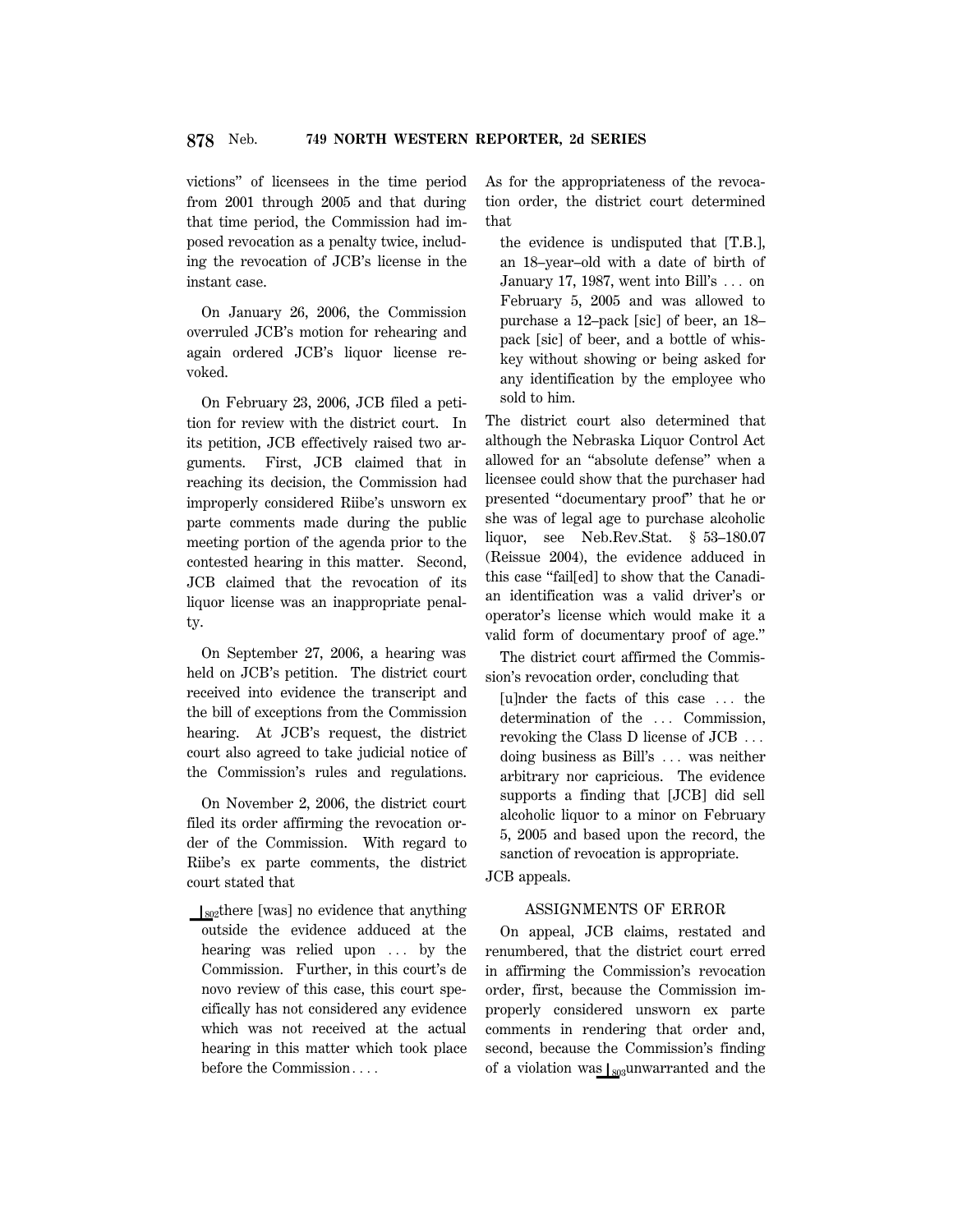#### **JCB ENTERPRISES v. NE LIQUOR CONTROL COM'N** Neb. **879 Cite as 749 N.W.2d 873 (Neb. 2008)**

revocation order was an inappropriate penalty for a variety of reasons.

# STANDARDS OF REVIEW

**[1]** A judgment or final order rendered by a district court in a judicial review pursuant to the Administrative Procedure Act may be reversed, vacated, or modified by an appellate court for errors appearing on the record. Neb.Rev.Stat. § 84–918 (Reissue 1999); *Schwarting v. Nebraska Liq. Cont. Comm.,* 271 Neb. 346, 711 N.W.2d 556 (2006). When reviewing an order of a district court under the Administrative Procedure Act for errors appearing on the record, the inquiry is whether the decision conforms to the law, is supported by competent evidence, and is neither arbitrary, capricious, nor unreasonable. *Schwarting v. Nebraska Liq. Cont. Comm., supra.*

#### ANALYSIS

For its first assignment of error, JCB argues that the Commission improperly considered Riibe's statements made during the public comment portion of the Commission's meeting held immediately prior to the contested hearing portion of the proceedings and that the district court erred in affirming the Commission's order. JCB claims that it was unfairly prejudiced by the Commission's receipt of Riibe's unsworn ex parte comments directed at JCB's case. Although Riibe's comments directed at a contested case are problematic and we are concerned with the procedure followed by the Commission in the instant case, given the district court's exclusion of Riibe's remarks in its de novo review of the Commission's order, we determine there is no merit to this assignment of error.

The public and contested proceedings at issue in this appeal were conducted by the Commission pursuant to statute and the rules and regulations of the Commission. See, Neb.Rev.Stat. § 53–114 (Reissue 2004); 237 Neb. Admin. Code, ch. 1, § 001 (1994). We have noted that the Commission is empowered to promulgate rules and regulations to carry out the provisions of the Nebraska Liquor Control Act (hereinafter the Act), Neb.Rev.Stat. §§ 53–101 to 53–1,122 (Reissue 2004), *Lariat Club v. Nebraska Liquor Control Comm.,* 267 Neb. 179, 673 N.W.2d  $\frac{1}{804}$ 29 (2004). Those rules and regulations provide for public meetings of the Commission, which are held at the Commission's headquarters, and further provide that ''[p]ublic presentation(s) before the Commission at a public meeting shall be allowed at the start of a scheduled meeting ..." 237 Neb. Admin. Code, ch. 1, § 001. A purpose behind the public presentation portion of the meeting is to permit the public to comment on issues of general concern relating to the business of the Commission.

**[2]** The record in the instant case indicates that the Commission commenced the public meeting portion of its agenda at 9 a.m. and that the contested case portion of the meeting, including the case involving JCB, began at 9:58 a.m. The record further reflects that during the public meeting portion of the proceedings, Riibe commented on underage drinking in general and in particular made unsworn comments before the Commission that, in summary, urged the revocation of JCB's liquor license because of the incident that led to the charge in the instant case. Nothing in the record suggests that Riibe was a fact witness who had information directly relevant to the merits of the JCB contested matter.

**[3–6]** The Commission's receipt of Riibe's unsworn comments during the public meeting portion of the Commission's agenda, which were directed to the merits of a contested matter set to be heard by the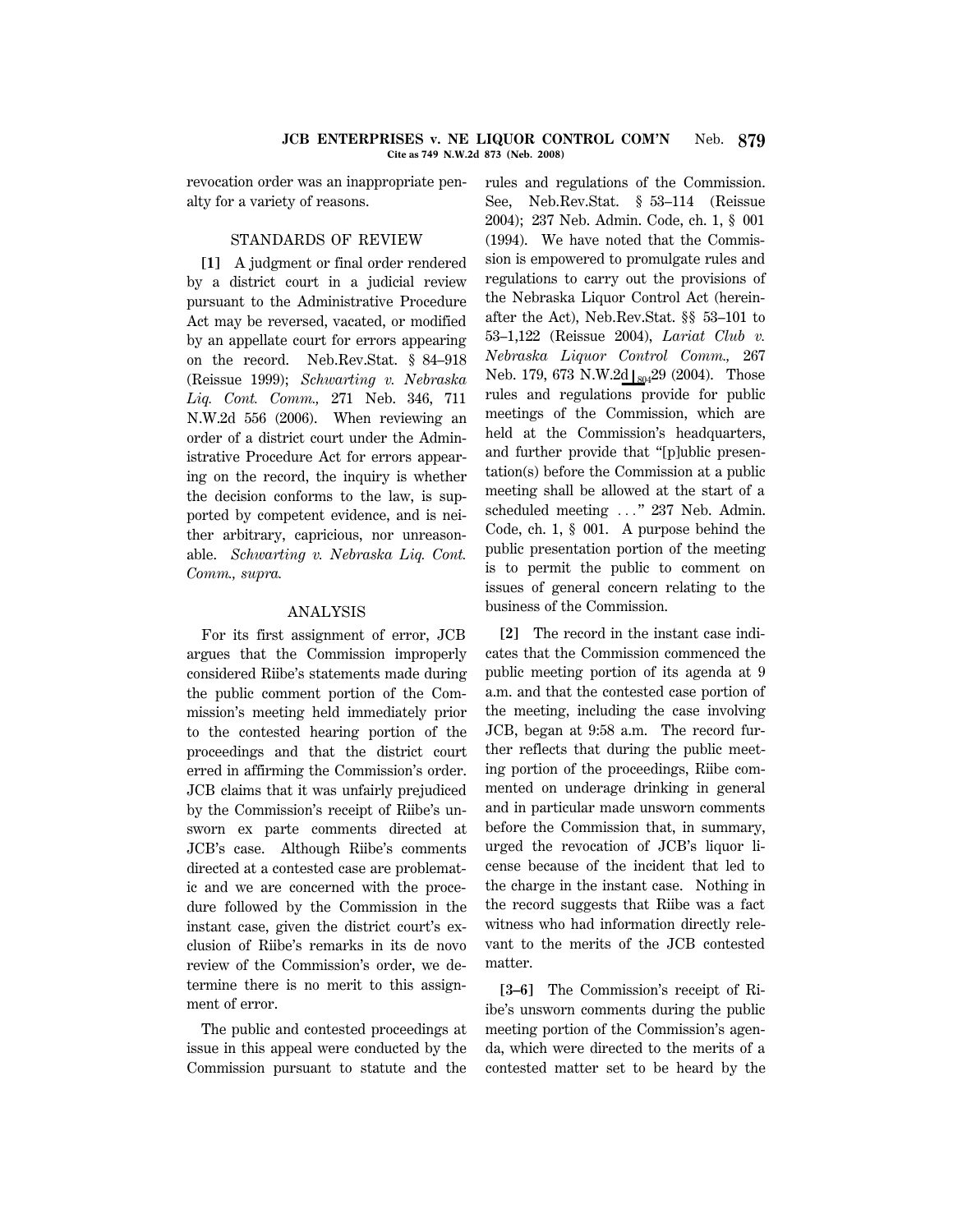Commission immediately following the public meeting, was inappropriate. Although ''administrative adjudicators serve with a presumption of honesty and integrity,'' see *Barnett v. City of Scottsbluff,* 268 Neb. 555, 564, 684 N.W.2d 553, 560 (2004), they must nonetheless avoid an appearance of impropriety, see *Sussel v. City & County,* 71 Haw. 101, 109, 784 P.2d 867, 871 (1989) (stating that ''an administrative adjudicator should [not] be allowed to sit with impunity in a case where the circumstances fairly give rise to an appearance of impropriety and reasonably cast suspicion on his impartiality''). The Commission's decisions in contested cases are to be decided on the evidence adduced during the proceedings involving those contested cases. See § 53–117 (authorizing Commission to hear testimony and take proof material for its information). See, also, *Schwarting v. Nebraska Liq. Cont. Comm.,* 271 Neb. 346, 711 N.W.2d 556 (2006); *Lariat Club v.*  $\frac{1}{805}Nebraska Liquor$ *Control Comm., supra.* Further, it is prudent that the Commission conduct its proceedings in such a manner as to avoid due process challenges due to a perception that commentary offered during the public meeting portion of the Commission's agenda improperly impacted the Commission's decision in a contested case.

**[7–9]** When the district court conducts its review of a final decision of the Commission, it is required to make independent factual determinations. See *Schwarting v. Nebraska Liq. Cont. Comm., supra.* In its proceedings for review of a final decision of the Commission, the district court shall conduct the review de novo on the record of the agency. *Id.* In this case, the district court stated in its order that when it conducted its de novo review, it ''specifically ha[d] not considered any evidence which was not received at the actual hearing in this matter which took place before the Commission.'' Thus, any irregularities before the Commission were cured when the district court ignored Riibe's comments in its de novo review of the record in the instant case. See *MAPCO Ammonia Pipeline v. State Bd. of Equal.,* 242 Neb. 263, 265, 494 N.W.2d 535, 537 (1993) (stating that although board erred in failing to consider all evidence, that error was ''cured'' by appellate court's de novo review of the record). Accordingly, because our consideration of this appeal is limited to the propriety of the district court's ruling, we conclude that JCB's first assigned error is without merit.

Encompassed in its second group of claimed errors is JCB's assertion, for numerous reasons, that the district court erred in affirming the Commission's penalty of revocation. JCB raises several arguments to the effect that the Commission erroneously considered JCB's character and reputation in reaching its decision that a violation occurred and that the revocation of JCB's license was an inappropriate penalty. We have considered JCB's arguments and determine that none of these arguments have merit.

**[10]** JCB notes that in the Commission's August 8, 2005, charge, it was notified that it had been charged with selling alcohol to a minor, and as a result, a hearing would be held at which it would be determined if JCB's license should be suspended,  $|_{806}$ canceled, or revoked. JCB asserts that Riibe's comments at the public meeting prior to the contested hearing injected character and reputation as an issue before the Commission, and because JCB had not been notified that character and reputation were in issue, its due process rights were violated by the Commission's ruling. Contrary to JCB's assertions, neither the record nor the Commission's order suggests that JCB's character and reputation were at issue with respect to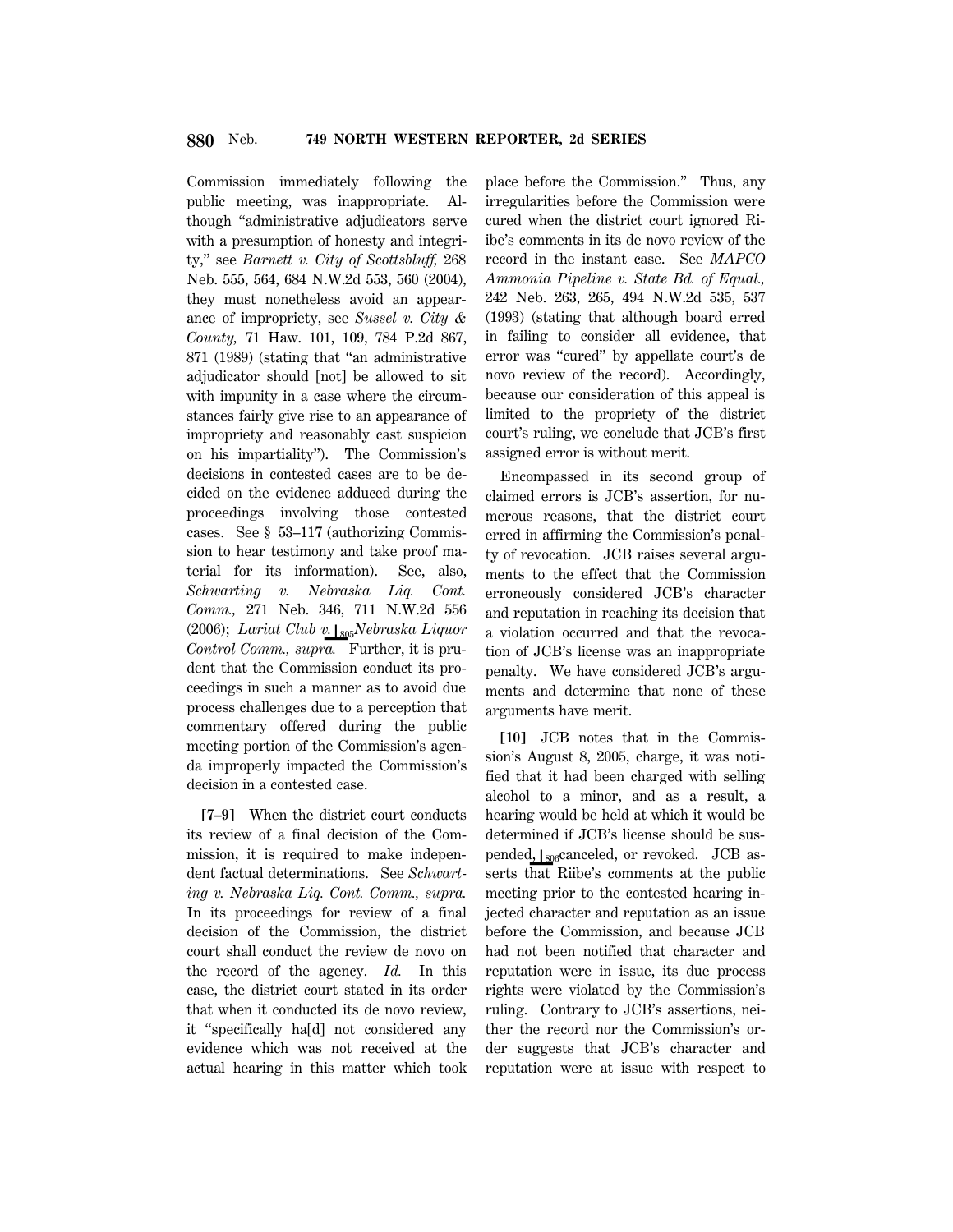#### **JCB ENTERPRISES v. NE LIQUOR CONTROL COM'N** Neb. **881 Cite as 749 N.W.2d 873 (Neb. 2008)**

either the alleged violation or the penalty to be imposed. To the extent JCB claims that Riibe's comments caused the Commission to consider JCB's character and reputation and reached an erroneous decision, such a claim is without merit because, as we have explained above, the district court expressly ignored Riibe's comments when it conducted its de novo review and affirmed the Commission's decision.

The evidence offered by the State at the contested hearing in support of the Commission's charge addressed T.B.'s age on February 5, 2005, the alcoholic liquor purchased by T.B. on February 5, and JCB's efforts or lack thereof to review T.B.'s identification to determine his age prior to his making this purchase. None of this evidence goes to JCB's character and reputation. The Commission's order gives no indication that JCB's character and reputation were considered by the Commission. Compare *Lariat Club v. Nebraska Liquor Control Comm.,* 267 Neb. 179, 673 N.W.2d 29 (2004). Instead, the Commission's findings of fact and conclusions of law are limited to JCB's sale of alcoholic liquor to T.B., who was under the age of 21 at the time of the sale.

**[11, 12]** The central meaning of procedural due process is that parties whose rights are to be affected are entitled to be heard, and, in order that they may enjoy that right, they must first be notified. *In re Interest of Natasha H. & Sierra H.,* 258 Neb. 131, 602 N.W.2d 439 (1999). Due process requires that an administrative adjudication be preceded by notice and an opportunity for the agency hearing. See *Lariat Club v. Nebraska Liquor Control Comm., supra.* The record here shows that JCB was notified of the only violation at issue and decided and had a fair opportunity to be heard with respect to that issue. Due process was met.

 $\log_7$ As its next argument in support of its claim that the district court erred in affirming the Commission's revocation order, JCB asserts that the penalty imposed by the Commission was contrary to the Act and the Commission's ''Violations/Penalty Schedule.'' Brief for appellant at 29. JCB refers us to the statutes and a certain penalty schedule and asserts that the violation resulting from its February 5, 2005, sale of alcohol to T.B. constitutes its second violation in addition to the May 2005 compliance check within a 1–year period, for which JCB claims its license should have been merely suspended, not revoked. JCB's claim is without merit.

**[13, 14]** This court has long stated that the Commission ''has broad discretion in ... deciding whether licenses should be suspended or revoked upon violations of the liquor law.'' See *Eleven Eighteen Co. v. Nebraska Liquor Control Commission,* 191 Neb. 572, 574, 216 N.W.2d 720, 721 (1974). With the exception of § 53– 1,104(3)(a), which we discuss below and conclude is not controlling, JCB has not directed this court to any provision of the Act that JCB claims would result in a different penalty. To the contrary, the Act provides that ''[n]o person shall sell ... alcoholic liquors, to or for any minor" § 53–180, and that the Commission is authorized to ''suspend[ ], cancel[ ], or revoke[ ]'' the ''license of any licensee who violates any of the provisions of the  $\ldots$ Act,'' § 53–117.08. Section 53–1,104 further provides that ''[a]ny licensee which sells or permits the sale of any alcoholic liquor not authorized under the terms of such license  $\ldots$  shall be subject to suspension, cancellation, or revocation of such license by the commission.'' These statutory provisions authorize the Commission in its discretion to revoke a license when a licensee makes an unauthorized sale of alcohol. The rules and regulations similar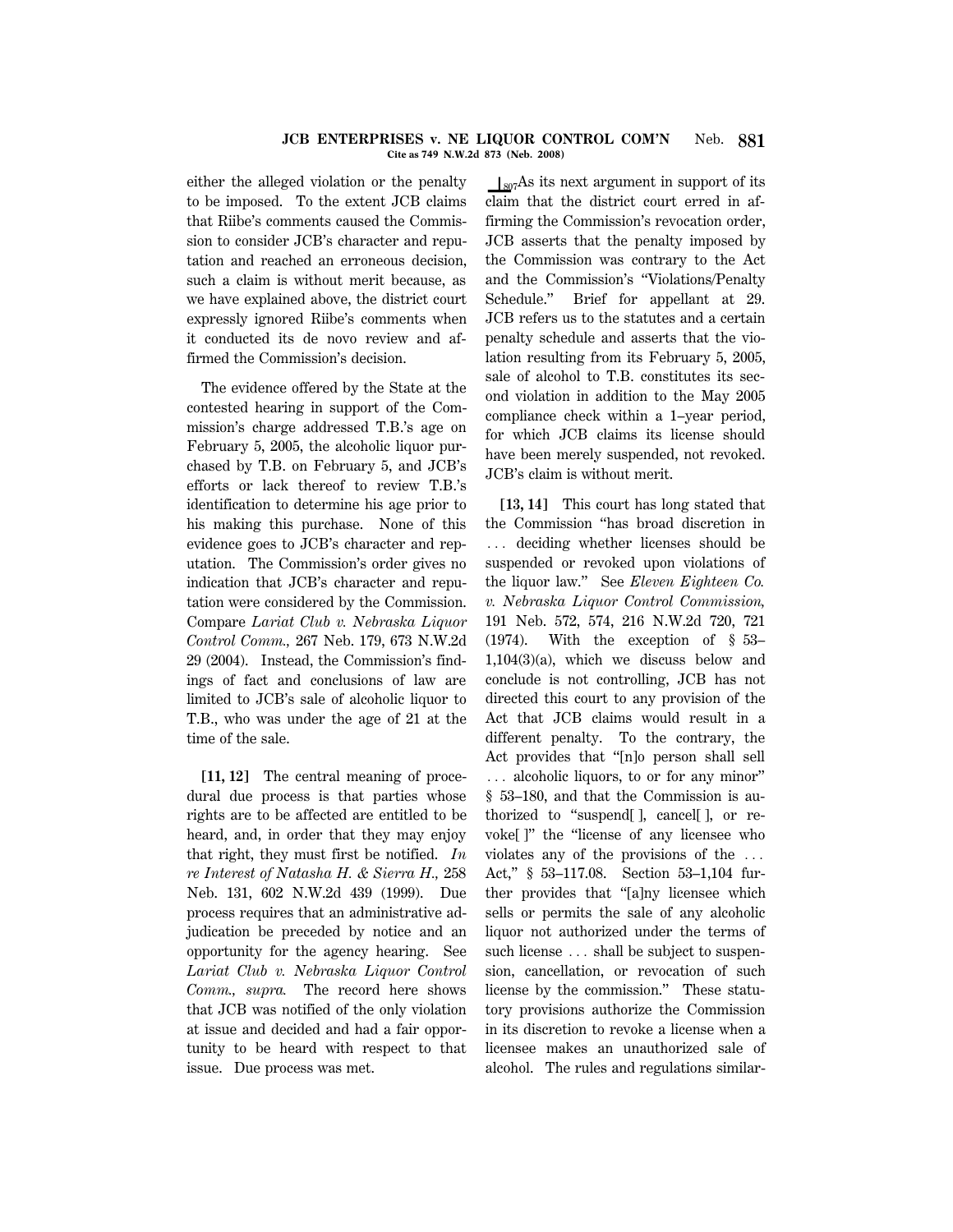ly provide that "[n]o licensee ... shall sell any alcoholic liquors to a person who is a minor,'' 237 Neb. Admin. Code, ch. 6, § 019.01A, and that entities "holding licenses issued pursuant to the provisions of [the Act] will be subject to citation and possible administrative sanction to include suspension or revocation'' for selling alcohol to minors, 237 Neb. Admin. Code, ch. 6, § 019.01. We read the rules and regulations as giving the Commission discretion in the imposition of penalties for violations of the rules.

 $\log$ JCB relies upon the provisions of  $§ 53-1,104(3)(a)$  as support for its argument that its license should have been suspended rather than revoked. Section 53–1,104(3)(a) provides in part as follows:

For a second suspension for violation of section 53–180 or 53–180.02 occurring within four years after the date of the first suspension, the commission, in its discretion, may order that the licensee be required to suspend sales of alcoholic liquor for a period of time not to exceed forty-eight hours and that the licensee may not elect to pay a cash penalty. Although we recognize that § 53– 1,104(3)(a) permits a graduated scheme of penalties, in view of the provisions of § 53– 117.08, JCB's reliance on § 53–1,104(3)(a) is misplaced.

**[15]** We have previously noted that when "may" is used in a statute, permissive or discretionary action is presumed. See *In re Trust Created by Isvik,* 274 Neb. 525, 741 N.W.2d 638 (2007). See, also, Neb.Rev.Stat. § 49–802(1) (Reissue 2004) (stating that ''[w]hen the word may appears, permissive or discretionary action is presumed. When the word shall appears, mandatory or ministerial action is presumed''). Thus, the exercise of the Commission's authority to suspend a license under  $\S$  53–1,104(3)(a) is optional and does not serve as a limitation on the broader discretion otherwise granted to the Commission to suspend, cancel, or revoke a licensee's license for a violation of the Act. See §§ 53–117.08 and 53–1,104.

**[16]** As noted above, JCB also relies upon a ''Violations/Penalty Schedule'' prepared by the Commission as support for its argument that the Commission's penalty in the instant case was inappropriate. The schedule is not in the record on appeal. Given the record, JCB's reliance is misplaced.

**[17]** This court can take judicial notice of the Commission's rules and regulations. See Neb.Rev.Stat. § 84–906.05 (Reissue 1999). However, the ''Violations/Penalty Schedule'' is not part of the Commission's rules or regulations and, as noted, is not included in the record on appeal. It is incumbent on the party appealing to present a record that supports the errors assigned; absent such a record, as a general rule, the decision of the lower  $\vert_{809}$ court as to those errors will be affirmed. See *Worth v. Kolbeck,* 273 Neb. 163, 728 N.W.2d 282 (2007).

At oral argument in this case, the parties informed the court that a version of the Commission's ''Violations/Penalty Schedule'' as of September 12, 2007, is currently available on the Commission's Web site. At this time, this court has no method by which to determine the accuracy of matters located on the Web site or, more particularly, to verify the contents of the version of the schedule that may have been in effect during the time relevant to the matters now on appeal. We decline to take judicial notice of the current schedule. See, generally, *State v. Bush,* 254 Neb. 260, 265, 576 N.W.2d 177, 180 (1998) (discussing appellate courts' refusal to take judicial notice of ordinances, stating such courts '' 'cannot undertake to notice the ordinances of all the municipalities within